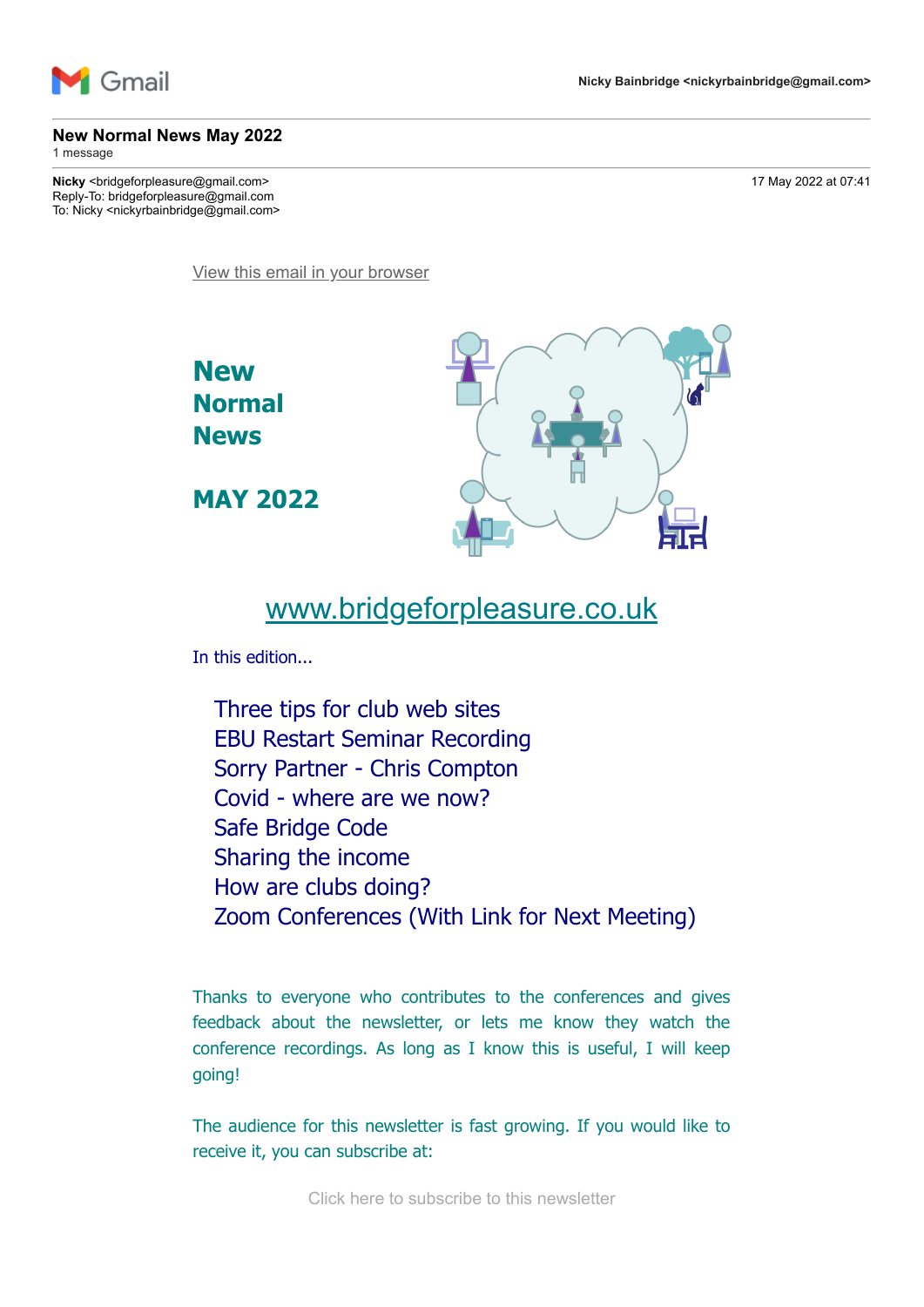### Three tips for club web sites

I look at around one hundred club web sites a week. Here are my top three tips for your vital statement to the world:

First, use pictures, or cartoons or maps. These always brighten up and humanize a site. Pictures of players looking happy are great. Pictures of your venue, your trophies or local land marks, produce or activities make a statement of pride and identity.

Secondly, the most important person is the one looking to join in your activities. Put a clear when and where schedule front and center. Don't make your potential player search for it.

Thirdly, check for consistency. There's been so much change lately. Does your front page say you're open at the top, but still have a notice saying you're closed further down? Does what's on your front page match what's on your "Information" page? Do they both match your "Calendar" page?

You're welcome.

### EBU Restart Seminar Recording

Now available on YouTube:

## [https://www.youtube.com/watch?](https://rugbyvillagebridge.us16.list-manage.com/track/click?u=5ca90c1560213b9616359b892&id=dc8a8511a3&e=7736085cbd) v=LIYAHt6lHZk

### Sorry Partner!

This entertaining pod cast on life in the world of bridge interviewed Chris Compton. He had some interesting remarks on the future of the various forms of bridge. Search for Sorry Partner podcast on Google.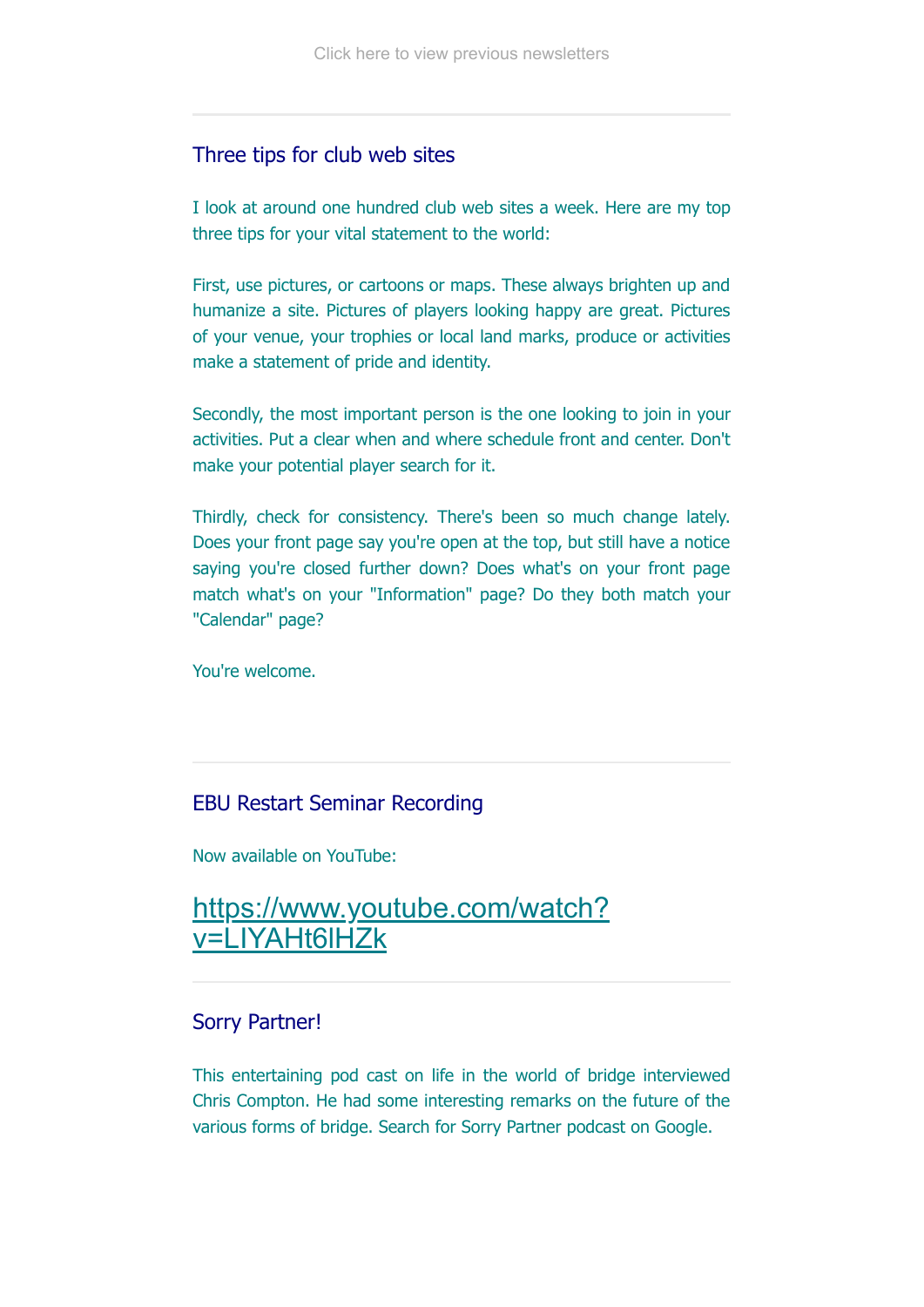

### **Covid - where are we now?**

We all want Covid to be over. Some take the view that now there are no regulations, they will organise bridge just like they used to. Some "medical" commentators still radiate alarm and concern. Organisers of face to face bridge have to choose their own path.

Attendance at face to face is down across the whole spectrum. However, the number of clubs, affiliated and unaffiliated, providing face to face continues to grow slowly, now around 450. Fields are smaller than they once were, but there are over 800 events per week. That's about a thousand people organising bridge for at least 8,000 players every week.

Face to face county events are rare and attendance is low. National events are stuttering back to life. The London Easter festival had around 25 tables, and the Yorkshire based Northern Easter festival around a dozen.

So the club scene is the healthiest. Online continues to thrive for EBU enterprises, for most county events, for most national competitions and for a great deal of social playing.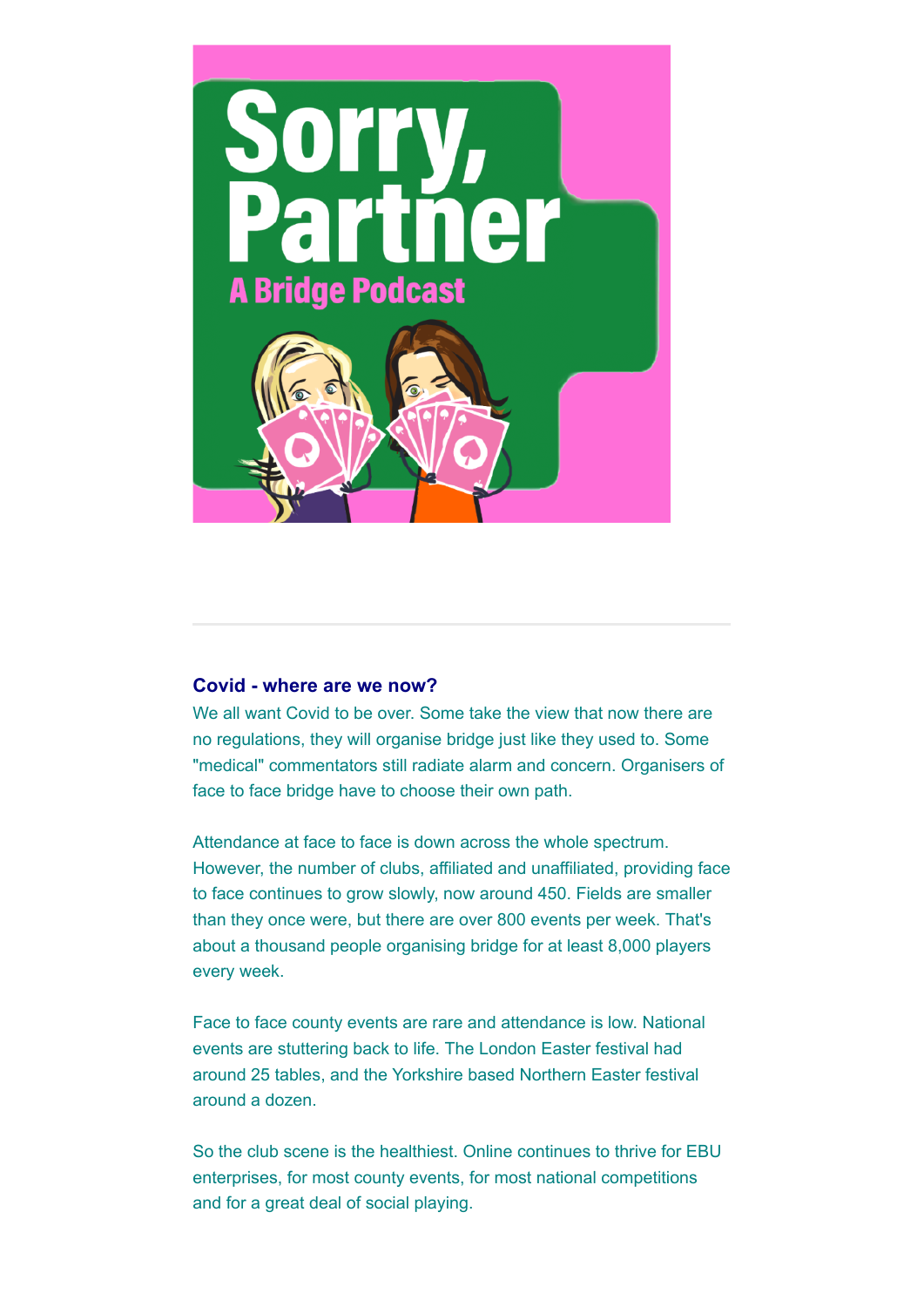#### **Covid - how do you know what's going on?**

**My source of data about COVID is the ZOE Covid Study. I would recommend to anyone that they join it, and/or continue to participate.**

[https://covid.joinzoe.com](https://rugbyvillagebridge.us16.list-manage.com/track/click?u=5ca90c1560213b9616359b892&id=8b87935a69&e=7736085cbd)**. You can get local updates, as well as the national picture, and video updates from Tim Spector, professor at King's College. 2022 05 15 Covid Rugby.jpg**

**Latest numbers show the case rate has fallen from very high levels. Levels are still significant though, and we are getting cases amongst our members in Rugby.**

**There are still a lot of hospitalisations and deaths, though the risk to any one person is much lower now. However, the long term effects of Covid are beginning to look quite serious for a lot of people.**

**The government has removed requirements for all precautions, is funding far less vaccination, testing and reporting.**

#### **What are the choices?**

**So it's now a question of individual and club judgement.**

**From my club web site visits, I would estimate that most clubs offering face to face bridge are asking/requiring their members to avoid coming to the club if unwell, tested positive, or in contact with someone recently tested positive. Again a majority are providing extra ventilation, filtration, sanitiser and/or space. All acknowledged masks are no longer compulsory, but many suggest masks can be worn. One or two asks players to put on masks if other players suggest it.**

**In my opinion this is firstly a responsible attitude, and secondly probably required to keep the return to face going.**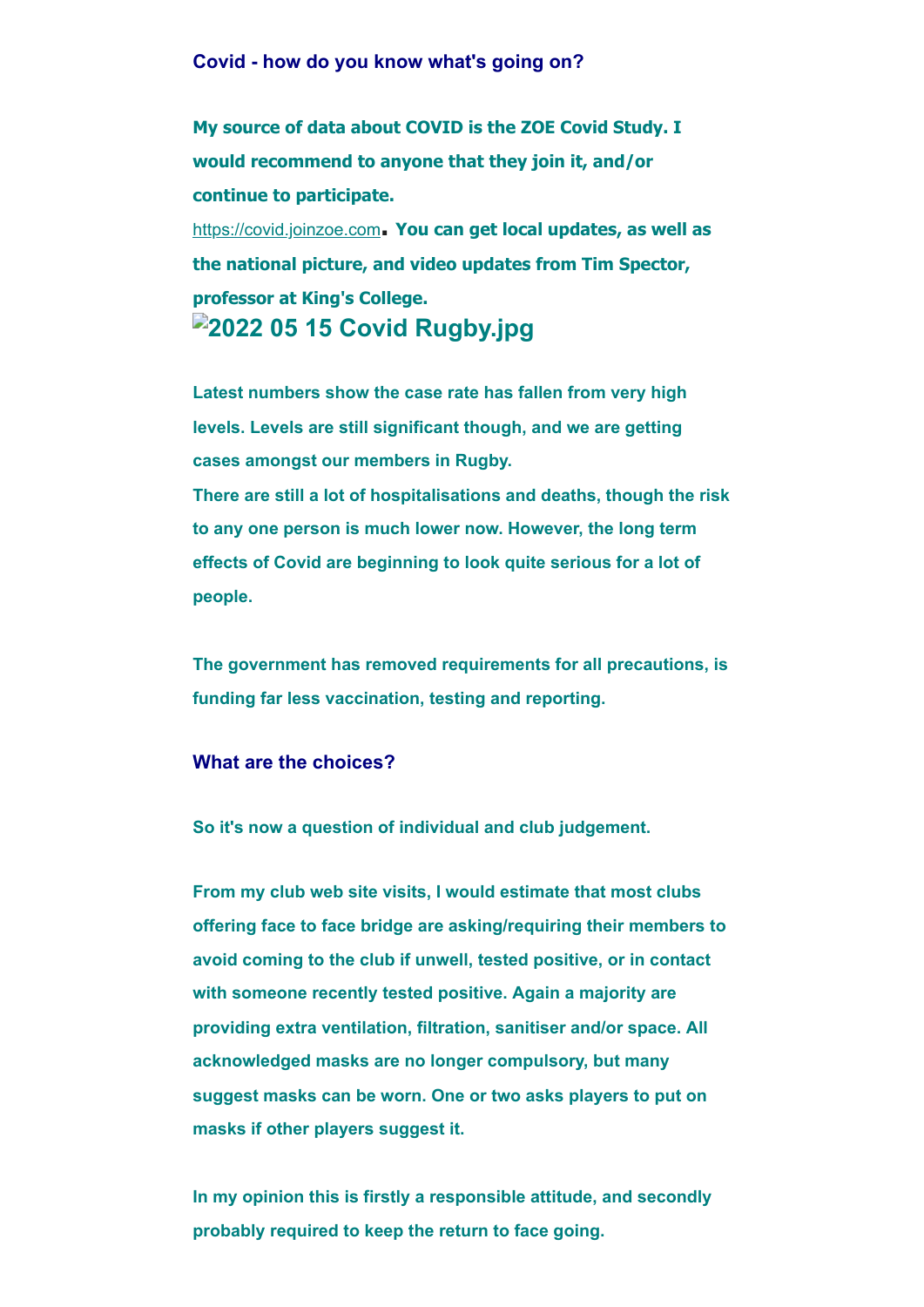**I haven't had a single bug in over two years. I am getting older and so are the players in my club. I am carrying on with the sort of approach outlined above. Most players seem happy with this, though I have had one or two comments about taking bidding boxes and individual sanitisers with you when you move. Astonishingly, one was freshly out of a course of chemotherapy.**

**We played in the Northern Easter festival at Ilkley and enjoyed it. Tables were down to 13 for the pairs and 10 for the Swiss. That meant a very comfortable level of space. Also no Covid transmission.**

**More space, bigger tables and side tables makes for a relaxed and quiet atmosphere. It's also noticeable that taking bidding boxes with you has led to more use of left handed boxes presumably easier and more welcoming for their users.**

**But clubs have choices and so do players. For choices to be made there must be information and trust. So the presentation of the offer is very important. Hence the next suggestion.**

#### **Safe Bridge Code**

The idea of this, entirely voluntary, code is that a bridge club can replace or express a formal risk assessment of virus transmission in a simple list of principles and use a simple "badge" to let players know the club's attitude.

The message to players hesitating to return to face to face is that the bridge does what it reasonably can to limit virus transmission. The hope is that this encourages players to give it a try.

Safe Bridge Code **Summary** Discourage Spread of Germs **Space Ventilation** 

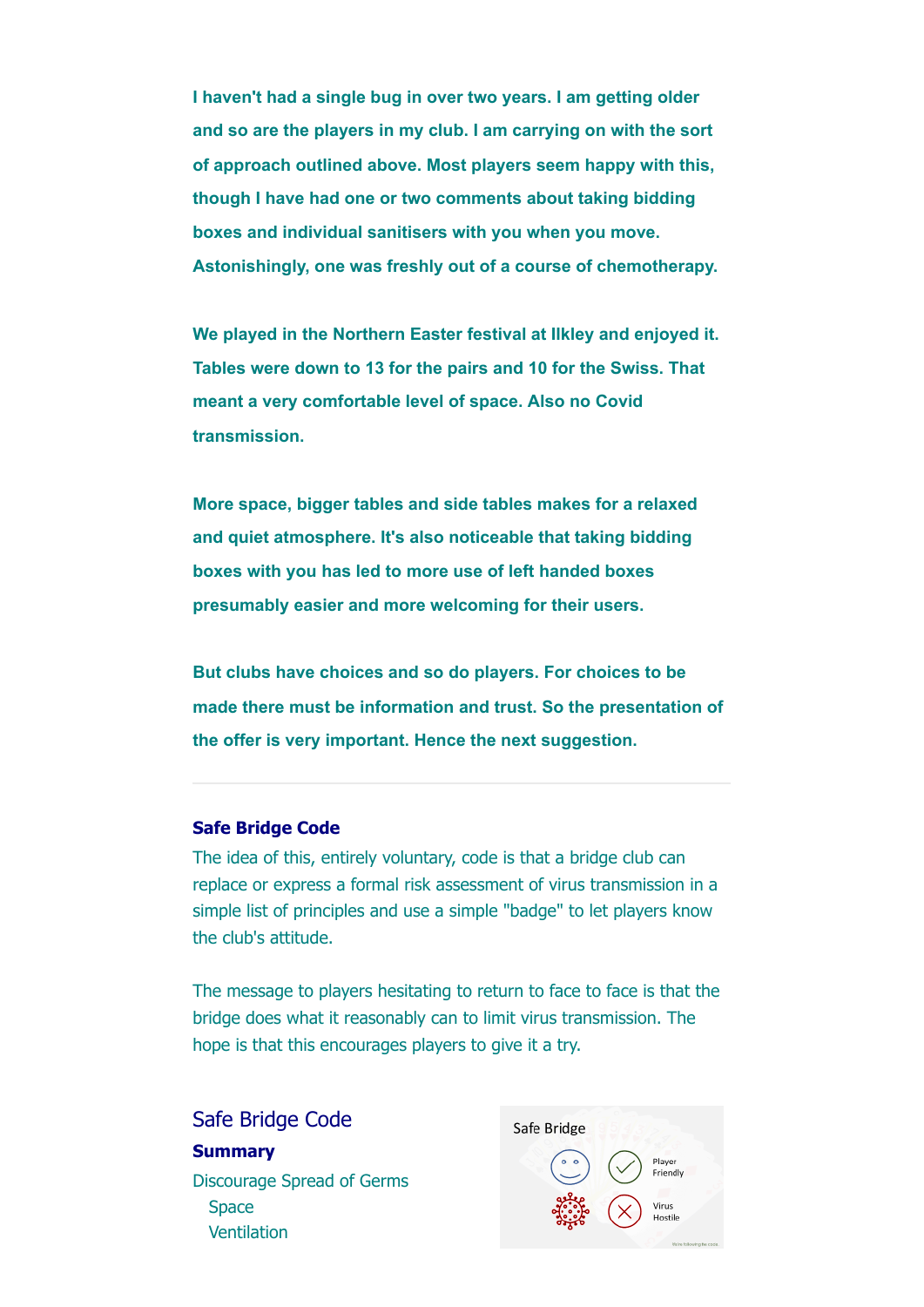Clean Hands Well Players

Encourage Players Players Welcome Lots of information Balance Fair Play and Enjoyment Lessons and Coaching

### **Choose your approach from the following adapting as needed:**

### **Discourage Spread of Germs Space**

• American recommendation of a minimum 9 feet (2.75m) from table centre to table centre. (or your club's standard)

### **Ventilation**

- Perceptible air movement from one external opening to another through the room; or
- Extractor fan(s) moving the volume of air in the room every two hours; or
- Air Purifiers to the specification for the room size and shape; and/or
- Wearing of masks is received positively/ is encouraged/requested if players at the table ask.

### **Clean Hands**

- Sanitiser provided to at least every table; and/or
- Players encouraged to use it on arrival, between rounds, on departure; and/or
- Equipment duplicated and/or quarantined.

### **Well Players**

- Players are asked/required to be fully vaccinated; and/or
- Players asked/required not to attend if feeling unwell; and/or
- Players asked/required not to attend if testing positive for Covid; and/or
- Players asked/required not to attend if recent contacts are testing positive for Covid

### **Encourage Players Players Welcome**

- Make eye contact and smile at new players
- And everybody else
- On the web site, notice boards, social media, newsletters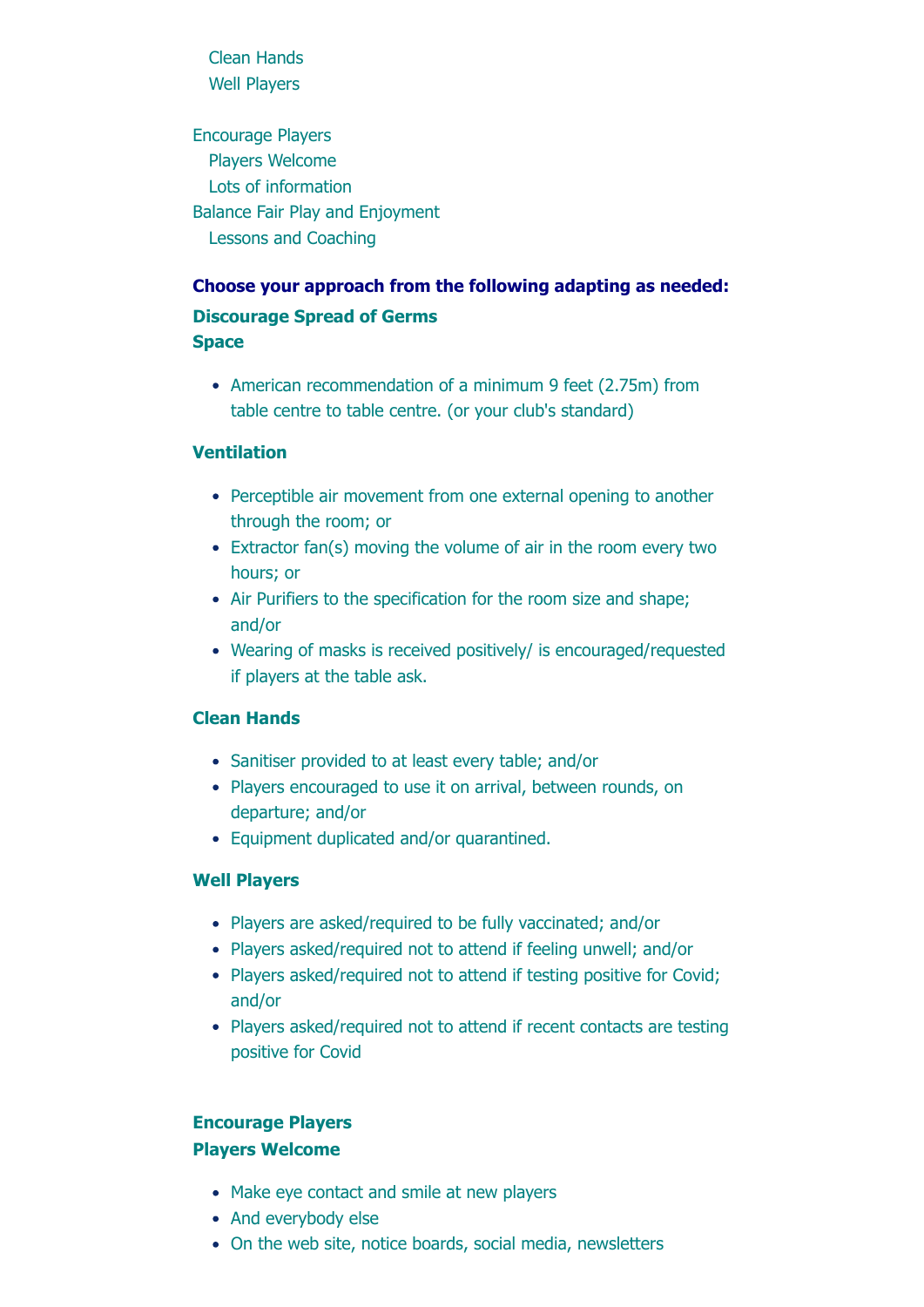### **Lots of information**

- At the beginning of sessions
- On the club web site
- In club newsletters
- On social media

#### **Balance Fair Play and Enjoyment**

- Discourage/forbid discussion of laws/regulations at the table without director present
- Discourage vexatious calls to the director on trivial points
- Ensure anyone complained of understands the complaint, how it applied to what happened, and any rectification
- Tackle table bullies

#### **Lessons and Coaching**

- Provide lessons or coaching; or
- Refer enquiries for lessons or coaching to a named teacher with contact details; or
- Refer enquiries for lessons or coaching to a known directory of teachers.

### Sharing the Income

Here are two proposals to share income more fairly and promote grass roots bridge.

### Halve Club Face to Face P2P/UM

The Pay to Play levy on clubs for face to face sessions should be halved. This will help make the returning face to face sessions financially viable.

### Charge for EBUScore Support

The EBU should make an annual charge for support of EBU Score in clubs. It was recently made clear that EBU staff spend some time supporting this product.

It's presently supplied free of charge to affiliated clubs.

Despite this, many affiliated clubs still choose to use ScoreBridge, and pay an annual service fee. These clubs, often smaller and more socially minded, are subsidising the use of EBU Score by others. The EBU could charge around half the typical annual support fee of ScoreBridge for EBUScore restore fairness and gain a little income.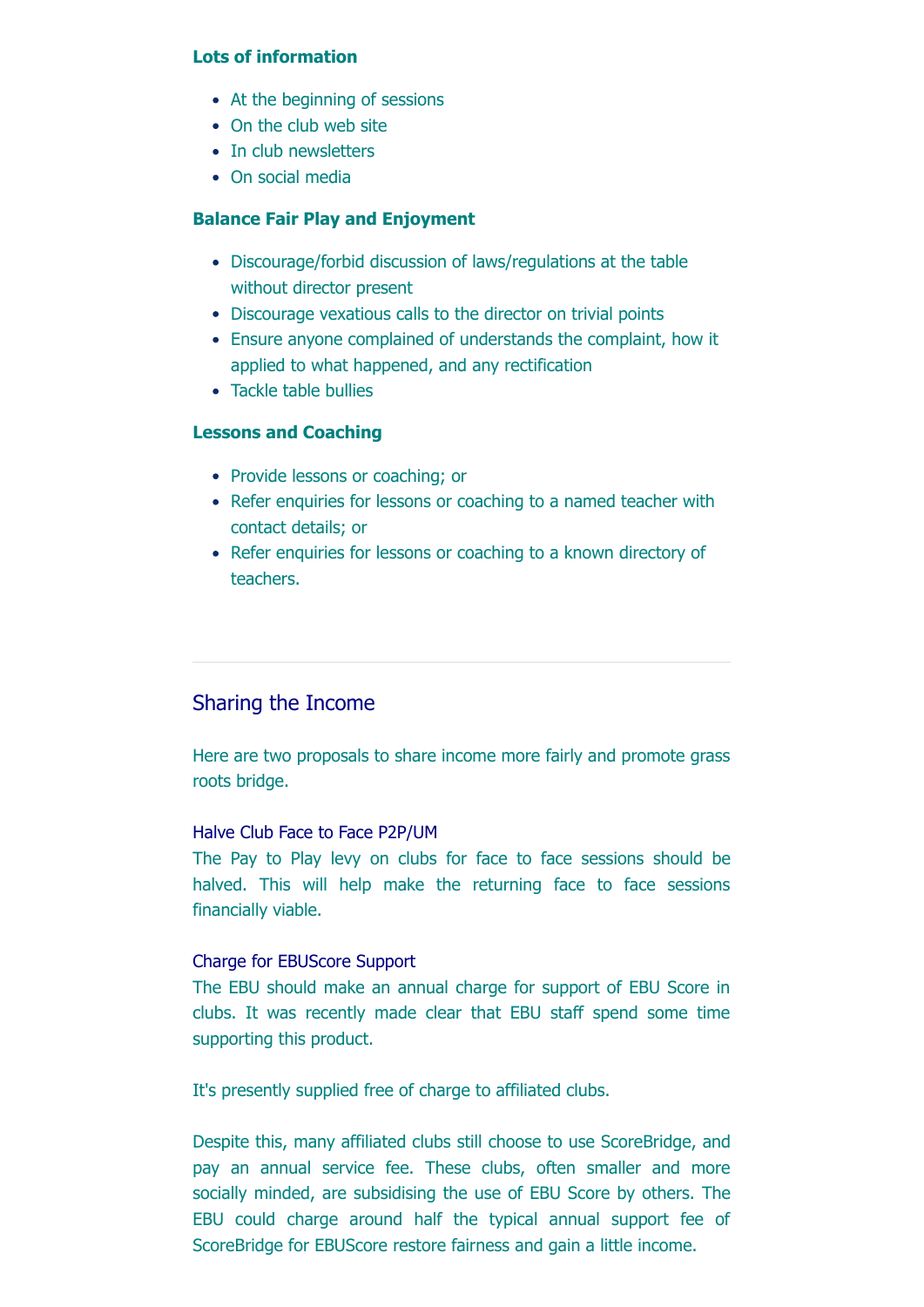## How are clubs doing?

I've struggled to keep up lately. Took a holiday and started more teaching when I got back!

The statistics are up to May 8th. There were a quieter couple of weeks after Easter, but the week to May 8th was noticeably busier, mostly due to Annual General Meeting notices.

Clubs and Face to Face

| Face to Face Sessions On Offer | -867 |
|--------------------------------|------|
| Clubs Offering Face to Face    | 455  |

Club Statistics Update 8th May 2022

This chart represents the trends in a weekly snapshot of the offer from the clubs in the current sample, now 660, being monitored weekly.



Hybrid Events means the club is offering Face to Face AND Online and some in the form of Hybrid Events.

Hybrid Club means the club is offering some Face to Face and some Online Sessions.

Face to Face means the club is only offering Face to Face Sessions.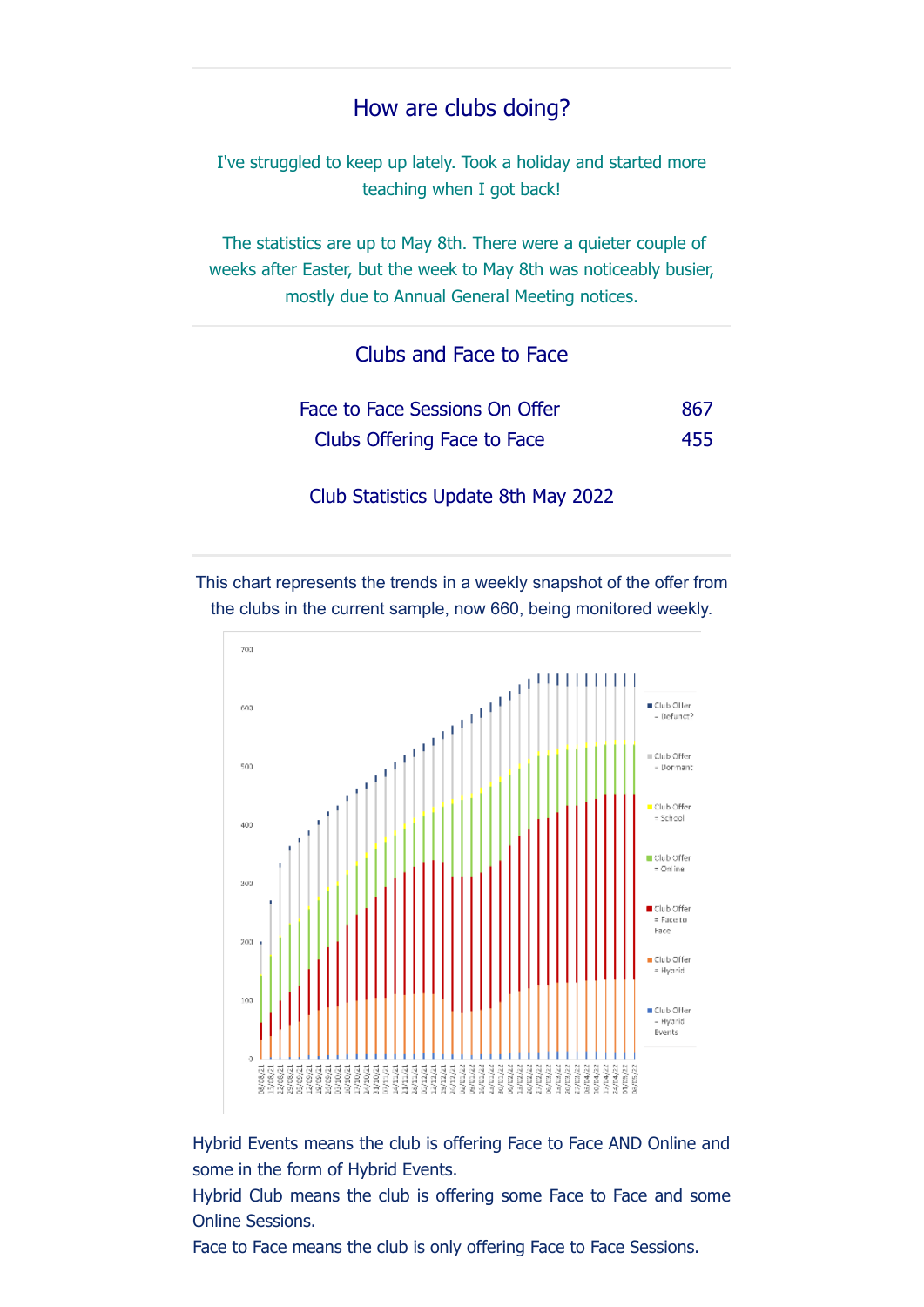Online means the club is only offering Online Sessions.

School means the offer is principally lessons and practice.

Dormant means the club web site is there, but the club is not offering sessions dedicated to its members.

Defunct? means the club web site appears to have been closed down.

There's much more information at the page below, typically updated once a week.

**[BFP Club Statistics Page](https://rugbyvillagebridge.us16.list-manage.com/track/click?u=5ca90c1560213b9616359b892&id=391ce7d5fc&e=7736085cbd)**

## New Normal Zoom Conferences

The meetings are informal gatherings. They are intended to bring together a wide range of perspectives. They should allow constructive debate.

The proceedings are not secret and will be recorded and published widely.

Previous Zoom conferences:

| 2020 | 16th September | 21st October                 |
|------|----------------|------------------------------|
|      | 18th November  | 16th December                |
| 2021 | 20th January   | 17th February                |
|      | 17th March     | 21st April                   |
|      | 19th May       | 16th June                    |
|      | 21st July      | https://youtu.be/PbTyAz9vuHA |
|      | 18th August    | https://youtu.be/pPEzFxs8VBA |
|      | 22nd September | https://youtu.be/QJlu3PIn02s |
|      | 20th October   | https://youtu.be/VRP7eaeqaH8 |
|      | 17th November  | https://youtu.be/DAv-7POhNHU |
| 2022 | 19th January   | https://youtu.be/3w9hl3UWG70 |
|      | 16th February  | https://youtu.be/Z5jOfwcpueU |
|      | 16th March     | https://youtu.be/nlW1BIMG6-0 |
|      | 20th April     | https://youtu.be/ekPnjt-KIZs |
|      |                |                              |

A link for the next Zoom conference is below:

Nicky Bainbridge is inviting you to a scheduled Zoom meeting.

Topic: New Normal Meeting May 2022 Time: May 18, 2022 09:00 AM London

Join Zoom Meeting [https://us02web.zoom.us/j/86588093863?pwd=nzSg\\_](https://rugbyvillagebridge.us16.list-manage.com/track/click?u=5ca90c1560213b9616359b892&id=a546153068&e=7736085cbd) wHKp3WS1HCsTZh0OcihkxuZWl.1

Meeting ID: 865 8809 3863